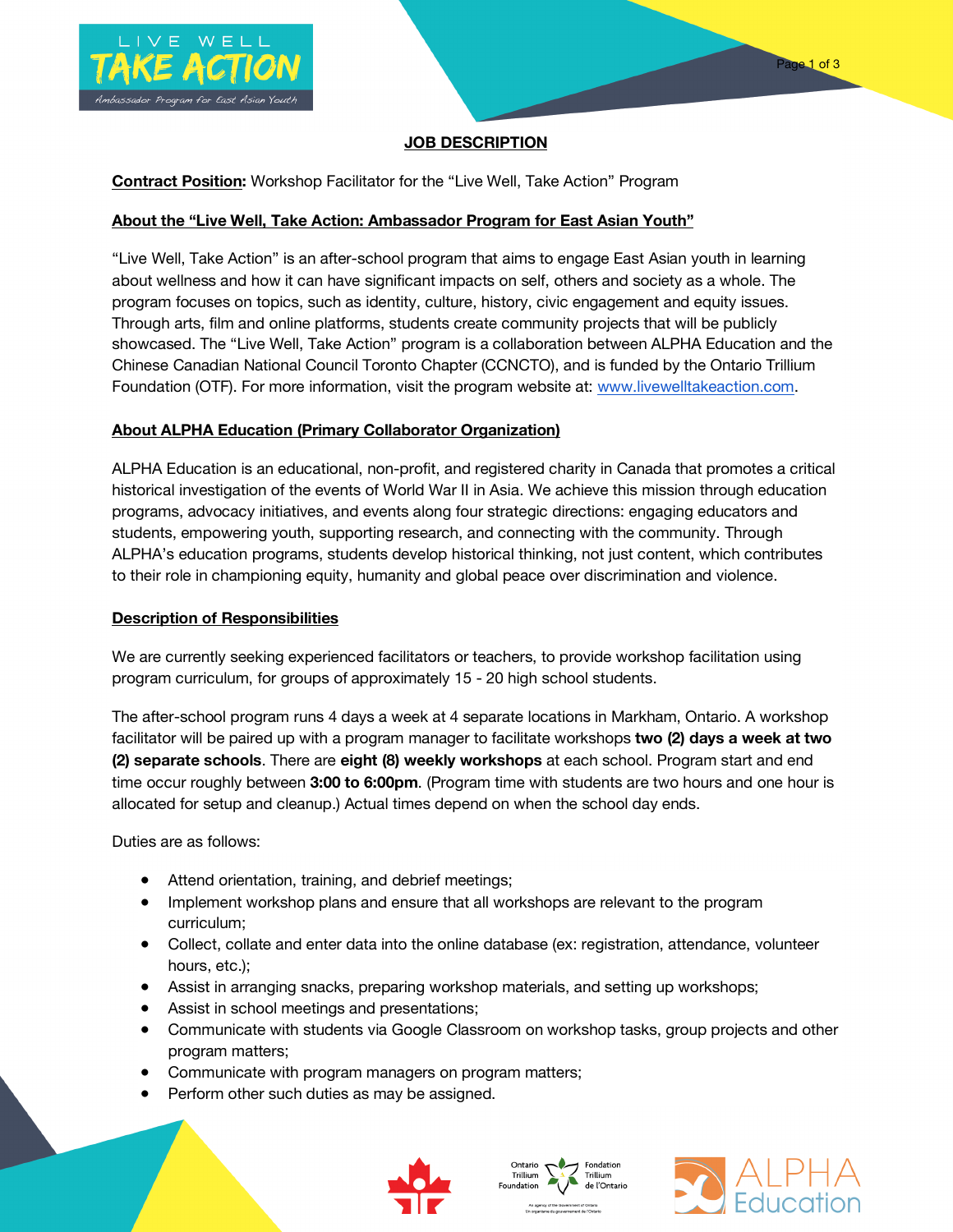



## **Qualifications:**

- Experience with social justice education or anti-oppressive education
- Experience with skill development and program implementation among youth
- Successful police reference check/vulnerable sector screening
- Strong interpersonal and communication skills
- Strong organizational and leadership skills
- Supportive team player and team builder
- Analytical lens on intersectionality and social positioning (ex: culture, race, history) an asset
- Second language (ex: Mandarin, Korean, Cantonese, Tagalog etc.) an asset
- Valid driver's license and access to a vehicle an asset

# **Important Dates and Expectations:**

| <b>Task/Location</b>                                 | <b>Date</b>                                                       | <b>Hours</b>                                                                                                                                |
|------------------------------------------------------|-------------------------------------------------------------------|---------------------------------------------------------------------------------------------------------------------------------------------|
| 1 orientation at ALPHA Education                     | TBD*                                                              | 4 hours                                                                                                                                     |
| 8 training meetings at ALPHA Education               | January 2021 (2-day<br>weekend training)<br>February - April 2021 | 24 hours<br>2-day weekend training (8)<br>hours/day)<br>8 hours during workshop<br>$\overline{\phantom{a}}$<br>period (flexible scheduling) |
| 8 workshops (facilitation on-site) at 2<br>schools   | February - April 2021                                             | 3 hours at each school<br>(total: 48 hours)                                                                                                 |
| 8 workshop reviews (independent) on your<br>own time | February - April 2021                                             | 2 hours each<br>(total: 16 hours)                                                                                                           |
| 1 debrief meeting at ALPHA Education                 | TBD*                                                              | 4 hours                                                                                                                                     |
| Final event and other community venues               | May - June 2021                                                   | 12 hours<br>(6 for final event, 6 for other<br>venues)                                                                                      |

\*Subject to change, based on staff availability

**Contract Part-Time Position:** total of 108 hours from December 2020 to June 2021

# **Compensation:**

- \$25 per hour attended
- Travel allowance up to \$500
- Full reimbursement for police reference check/vulnerable sector screening
- Food will be provided at orientation, training, workshops and debrief.